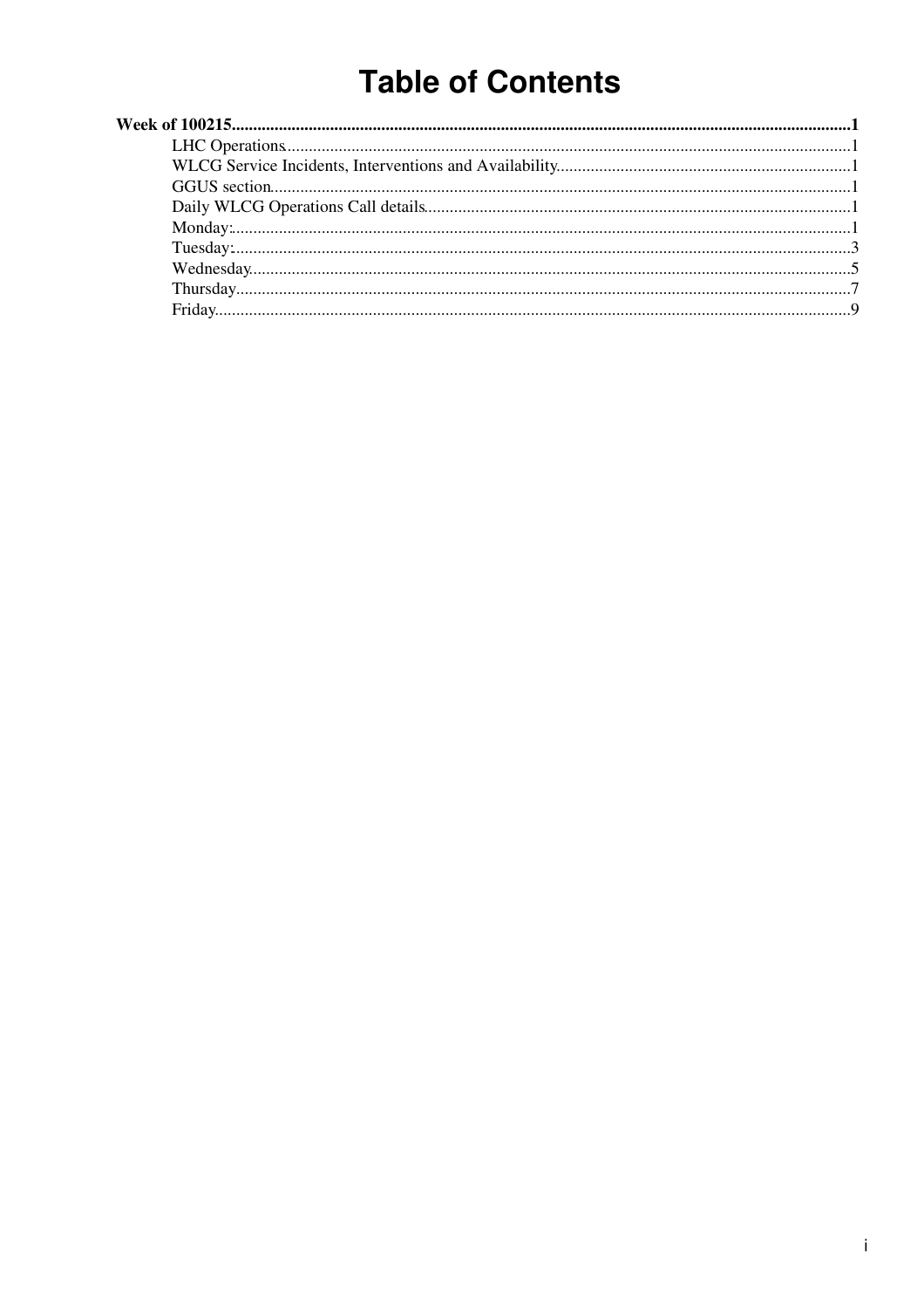# <span id="page-1-0"></span>**Week of 100215**

## <span id="page-1-1"></span>**LHC Operations**

• [Sharepoint site](https://espace.cern.ch/be-dep-op-lhc-machine-operation/default.aspx)  $\mathbb{Z}$  - [Cooldown Status](http://lhc.web.cern.ch/lhc/)  $\mathbb{Z}$  - [News](http://lhc.web.cern.ch/lhc/News.htm)  $\mathbb{Z}$ 

### <span id="page-1-2"></span>**WLCG Service Incidents, Interventions and Availability**

| VO Summaries of Site Availability |  |  | <b>SIRs &amp; Broadcasts</b>                                              |  |  |
|-----------------------------------|--|--|---------------------------------------------------------------------------|--|--|
|                                   |  |  | ALICE™ ATLAS™ CMS™ LHCb™ WLCG Service Incident Reports Broadcast archive™ |  |  |

# <span id="page-1-3"></span>**GGUS section**

- GGUS Escalation reports every Monday<sup>®</sup> (used for WLCG Service Report to MB)
	- ◆ Full search: [https://gus.fzk.de/ws/ticket\\_search.php](https://gus.fzk.de/ws/ticket_search.php)<sup>{{}}</sup> and select "VO" this will give all tickets, including team & alarm
- LHCOPN Tickets in GGUS: see https://gus.fzk.de/pages/all\_lhcopn.php<sup>a</sup> and change your selection criteria. Future actions are also listed.
	- ♦ If network group participation is necessary, please invite them in time.
- OSG items selected from the [GGUS escalation reports](https://gus.fzk.de/pages/metrics/download_escalation_reports_roc.php) $\vec{r}$ .
- [Procedure to become a LHC Experiment VO TEAM member](https://gus.fzk.de/pages/ggus-docs/PDF/1541_FAQ_for_team_member_registration.pdf)
- Other recent [GGUS FAQs](https://gus.fzk.de/pages/faq.php)

## <span id="page-1-4"></span>**Daily WLCG Operations Call details**

To join the call, at 15.00 CE(S)T Monday to Friday inclusive (in CERN 513 R-068) do one of the following:

- 1. Dial +41227676000 (Main) and enter access code 0119168, or
- 2. To have the system call you, click [here](https://audioconf.cern.ch/call/0119168)  $\Phi$
- 3. The scod rota for the next few weeks is at [ScodRota](https://twiki.cern.ch/twiki/bin/view/LCG/ScodRota)

| <b>General Information</b> |                               |                      |                                 |  |  |  |  |  |
|----------------------------|-------------------------------|----------------------|---------------------------------|--|--|--|--|--|
| <b>CERN IT status</b>      | M/W                           | <b>WLCG</b> Baseline | Weekly joint operations meeting |  |  |  |  |  |
| board $\blacksquare$       | <b>PPSCoordinationWorkLog</b> | <b>Versions</b>      | minutes                         |  |  |  |  |  |
| Additional Material:       |                               |                      |                                 |  |  |  |  |  |

**STEP09** [ATLAS](https://twiki.cern.ch/twiki/bin/view/Atlas/Step09) [ATLAS logbook](https://twiki.cern.ch/twiki/bin/view/Atlas/Step09Logbook) [CMS](https://twiki.cern.ch/twiki/bin/view/CMS/Step09) [WLCG Blogs](http://cern.ch/planet-wlcg)<sup>®</sup>

### <span id="page-1-5"></span>**Monday:**

Attendance: local(Harry, Gavin,Lola, Simone, Eva, JPB, Timor, Miguel, Ale, Jan, [MariaD](https://twiki.cern.ch/twiki/bin/edit/LCG/MariaD?topicparent=LCG.WLCGDailyMeetingsWeek100215;nowysiwyg=1), Roberto, Dirk);remote(Jon/FNAL, Michael/BNL, Nicolo/CMS, Xavier/KIT,Gang/ASGC, sip, John/RAL, Rob/OSG, Vera/NDGF ).

Experiments round table:

ATLAS [reports](https://twiki.cern.ch/twiki/bin/view/Atlas/ADCOperationsDailyReports) - (Simone) reprocessing load created issues with several sites - please refer to ATLAS • twiki for more detailed report. ASGC: FTS issues from Fri, fixed Sat. Need to upgrade from old FTS 2.0. PIC: disk pool crash on Fri caused 20% failures for exports. Checksum issues on transfer to BNL.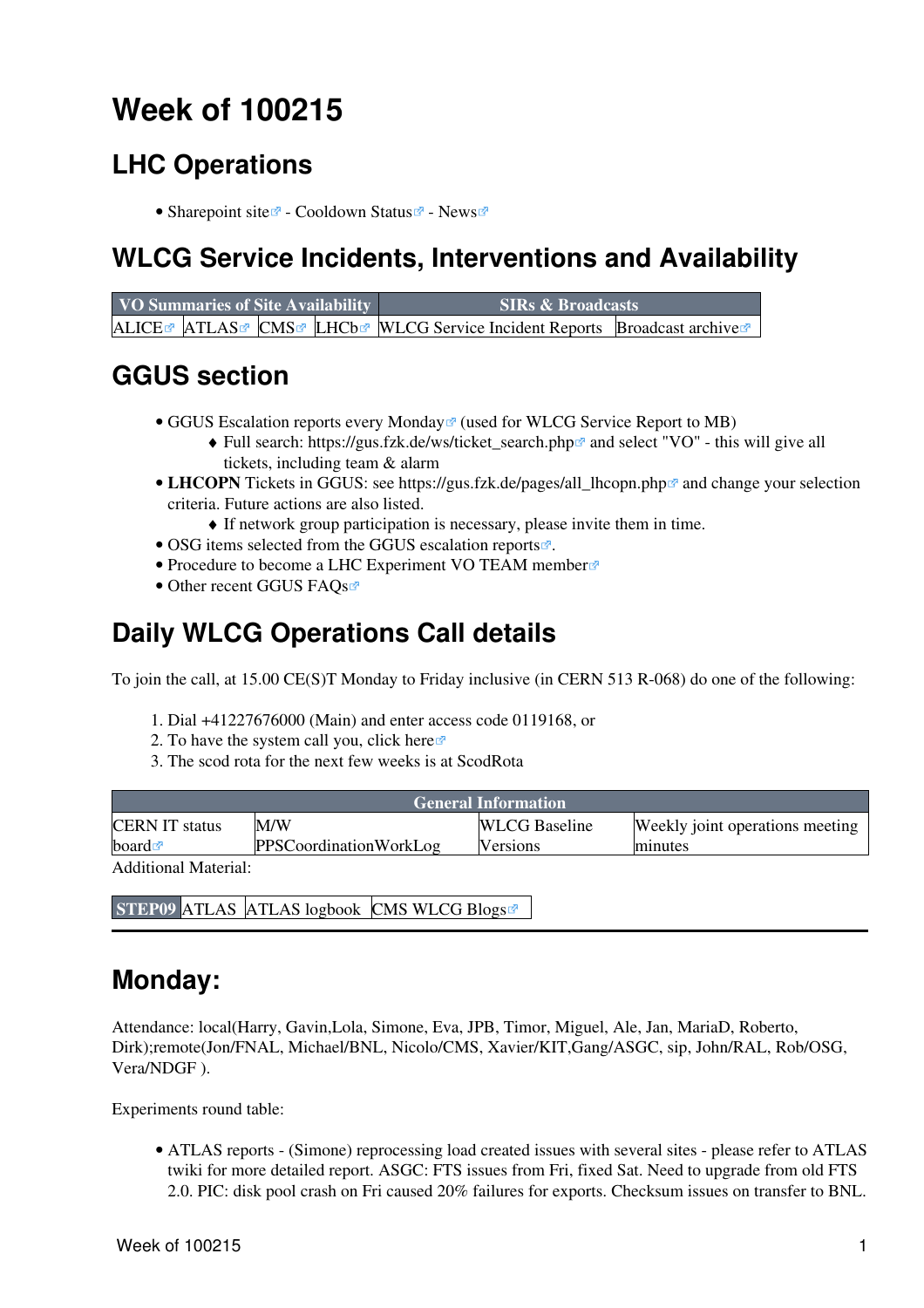BNL: From Sat Oracle maximum connections reached: triggered LFC restart. Between Sat and Sun high load on PNFS (100k namespace ops/h -  $\sim$ 30 Hz - close to system limits). New reprocessing pattern results also in increased SRM load. [RAL](https://twiki.cern.ch/twiki/bin/view/LCG/RAL): low transfer speed to UK cloud and transfer failures due to offline CASTOR pool. TRIUMF: Sat FTS unreachable - fixed on Sun. DB outage created overload on failover DB - retuning DB memory. NDGF: slwo transfers of large files - Vera: Are Jumbo frames required? To be discussed eg at OPN meeting next week. Will contact OPN responsible and notify site. SARA: SRM issues - still open. CERN: client hung on xroot connections (Sun evening): Thread exhaustion fixed by xroot server restart but reasons still being investigated.

- CMS [reports](https://twiki.cern.ch/twiki/bin/view/CMS/FacOps_WLCGdailyreports) (Nicolo) T0: CASTORCMS low SLS availability on Saturday, maybe stager network issues, GGUS #55521. Miguel: CASTOR @ CERN experiencing intermittent timeouts - (also ATLAS) - investigating with network experts.T0 manager crash on Sunday for issues in connecting to DB, due to failures in CMSR cluster,recovered at 15:20 Remedy #661430. SLC5 gridftp server needed to test new CRABSERVER, ticket with IT-PES to provide missing rpms Remedy #CT0000000659265. T1s: Increased rate of backfill tests of [CREAM](https://twiki.cern.ch/twiki/bin/view/LCG/CREAM) CEs at European T1s - failures in loading CMSSW env at [IN2P3,](https://twiki.cern.ch/twiki/bin/view/LCG/IN2P3) was fixed. [IN2P3:](https://twiki.cern.ch/twiki/bin/view/LCG/IN2P3) Transfer failures from T0 and FNAL for proxy issue, Savannah #112741. FNAL: Batch farm issues solved at FNAL, skims completed. [RAL:](https://twiki.cern.ch/twiki/bin/view/LCG/RAL) Skim jobs without [LazyDownload](https://twiki.cern.ch/twiki/bin/edit/LCG/LazyDownload?topicparent=LCG.WLCGDailyMeetingsWeek100215;nowysiwyg=1) causing saturation of storage-->wn network, killed. Some 155 files lost due to defective tapes. CNAF: Timeouts in import of MC from Vienna. ASGC: CASTOR files with invalid diskcopy restaged from tape. T2\_DE\_DESY reported incompatibility between gsidcap libraries in latest gLite release and CMSSW, switched back to dcap, CMS offline investigating update to libraries shipped with CMSSW
- ALICE [reports](http://alien2.cern.ch/index.php?option=com_content&view=article&id=68&Itemid=119)<sup>®</sup> (Lola) T0: Good behavior of the services during the weekend. CNAF: The latest [CREAM](https://twiki.cern.ch/twiki/bin/view/LCG/CREAM)-CE service announced last week by the site admin has been put in production. Remarkable stability during the whole weekend achieving peaks over 1000 concurrent jobs with a single [CREAM](https://twiki.cern.ch/twiki/bin/view/LCG/CREAM)-CE.
- LHCb [reports](https://twiki.cern.ch/twiki/bin/view/LHCb/ProductionOperationsWLCGdailyReports)  Roberto IVery low level user activity. Tomorrow at 17 DIRAC will be turned off and on Wednesday the major s/w and h/w upgrade. Saw @ CERN root protocol timing out - transient. Miguel: possibly similar to CMS/ATLAS problems. LHCb will sent failure logs.

- Jon/FNAL ntr. Jean-Philippe: any plans to migrate to new FTS version Jon: yes but need to do tests beforehand.
- Michael/BNL: planning to move to new FTS on Tue next week, but need instructions. JPB: will be provided. Sat: large number of connection between LFC and Oracle. - connection last for too long and therefore pile up. Now stopped restarting LFC above some connection number threshold. Stopped restarting but need explanation for large number of ongoing connections. JPB: could we get LFC logs and number of LFC threads configured? Michael: will be provided. dCache pnfs issues tracked to config problem - now resolved. Simone: after second problem in SRM -this morning we stopped deletion - should we restart? Michael: yes, please restart.
- Xavier/KIT: downtime planned for afternoon of Thu (4h): OS update on router and file servers. Only dCache will be down. JPB: FTS upgrade to latest version? Xavier: not this week. Is there is no official release? Yes, there is a release. KIT will follow up on FTS plans.
- Gang/ASGC: ntr
- John/RAL: problems for ATLAS transfer due to [LSF](https://twiki.cern.ch/twiki/bin/view/LCG/LSF) problems fixed now. CMS : 2 tapes unreadable result in loss of 155 files - post mortem will be produced. Planned at risk for tomorrow (DB memory upgrade for CASTOR DBs) may move to Wed - will confirm
- Vera/NDGF: ntr
- Eva/CERN: Node failures on PDBR (1 out of 4) due to file system corruption (node needs reinstall). Kernel issues on one node of CMSR. Fri afternoon - human mistake on switch config caused loss of storage connection - all integration DBs rebooted. Investigating replication delay of 2h between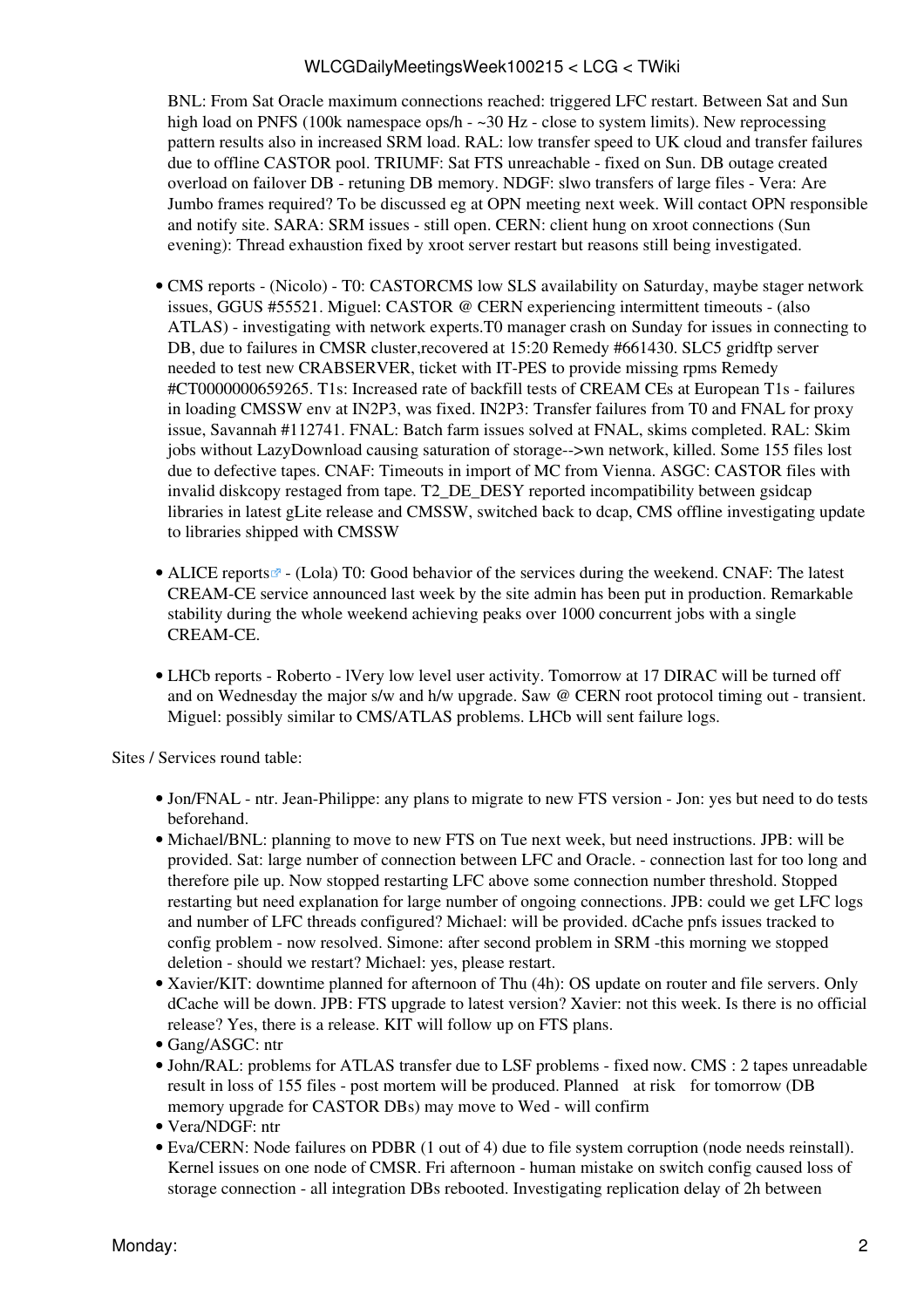ATLAS online / offline DB.

• Miguel/CERN: CMS CASTOR upgrade to 2.1.9-4 as scheduled (DB security patch, SRM upgrade). Same Wed on CASTOR public - CERN site needs to declare downtime for Wed intervention, but other CASTOR services will stay available.

AOB: ([MariaDZ\)](https://twiki.cern.ch/twiki/bin/edit/LCG/MariaDZ?topicparent=LCG.WLCGDailyMeetingsWeek100215;nowysiwyg=1) On RobO s question from last Friday (also sent to him by email): The answer to who retires the ticket ( I hope by retire you mean solve) is: The Support Unit to which it is assigned. This is valid for all tickets. In case of ALARM tickets, this is the ROC to which the Tier1 belongs. In case of OSG tickets, this is the OSG GOC. GGUS will launch an alarm to FNAL and BNL today as of 4pm CET to test the additional feature implemented for Rob Quick. Any objections, please say so now. Proposed alarm test has been confirmed with Jon and Michael.

# <span id="page-3-0"></span>**Tuesday:**

Attendance: local(Jamie, Katarzyna, TImur, Lola, Jan, Ale, Simone, Andrea, Roberto);remote(Nicolo, Jon, Gonzalo, Angela, Rob, Daniele, Michael, Gang, Tristan, John, Jeremy, Rolf, Maria, Vera).

Experiments round table:

- ATLAS [reports](https://twiki.cern.ch/twiki/bin/view/Atlas/ADCOperationsDailyReports)  •
	- SARA: 1.
		- SRM timeouts due to server overload. Unscheduled downtime marked this morning. ◊ Now seems fixed, please confirm.
		- 2. CERN:
			- ◊ In downtime for the upgrade of CASTOR-public. But srm://srm-atlas.cern.ch:8443 is also marked in downtime. This was explained yesterday, but was not completely clear to me. The downtime would have side effect if ATLAs would use downtime information in an automatic way, which will be stating doing soon. Jan - should be able to get away from this when we have rolled out new site tests. Existing tests use CASTORPUBLIC - new ones will use experiment. Ale - not a matter of tests but of publication of downtime. Cannot be done today for different end-points. Propose to take offline Kasia - PVSS replication delay of 2h reported and now solved. Due to problems with huge tables.

#### • CMS [reports](https://twiki.cern.ch/twiki/bin/view/CMS/FacOps_WLCGdailyreports) -

- $\blacklozenge$  T<sub>0</sub>
- 1. CASTORCMS back after upgrade, no issues seen so far
- 2. Short drop of CASTORCMS total space in SLS SLS glitch or actual issue? Remedy #CT0000000661844
- SLC5 gridftp server needed to test new CRABSERVER, ticket with IT-PES asking 3. for CDB template Remedy #CT0000000659265
- T1s ♦
- 1. MC reprocessing at PIC, [IN2P3](https://twiki.cern.ch/twiki/bin/view/LCG/IN2P3)
- 2. Skimming tests at [RAL,](https://twiki.cern.ch/twiki/bin/view/LCG/RAL) FNAL, [IN2P3](https://twiki.cern.ch/twiki/bin/view/LCG/IN2P3)
- 3. Reduced rate of backfill tests of [CREAM](https://twiki.cern.ch/twiki/bin/view/LCG/CREAM) CEs at European T1s.
- CNAF ♦
	- 1. More timeouts in import of MC from Vienna. (Ticket will be updated)
- T2 highlights ♦
	- MC ongoing in [IN2P3,](https://twiki.cern.ch/twiki/bin/view/LCG/IN2P3) PIC, FNAL T2 regions ◊
		- 1. Progress in [ProdAgent](https://twiki.cern.ch/twiki/bin/edit/LCG/ProdAgent?topicparent=LCG.WLCGDailyMeetingsWeek100215;nowysiwyg=1) plugin for submission to [NorduGrid](https://twiki.cern.ch/twiki/bin/edit/LCG/NorduGrid?topicparent=LCG.WLCGDailyMeetingsWeek100215;nowysiwyg=1) T2 (Helsinki)
	- ◊ Ongoing SAM test failures at T2\_IN\_TIFR.
- CMS Weekly Scope operations plan ♦
	- [Data Ops] ◊
		- ⋅ T0: support global run, process and distribute data.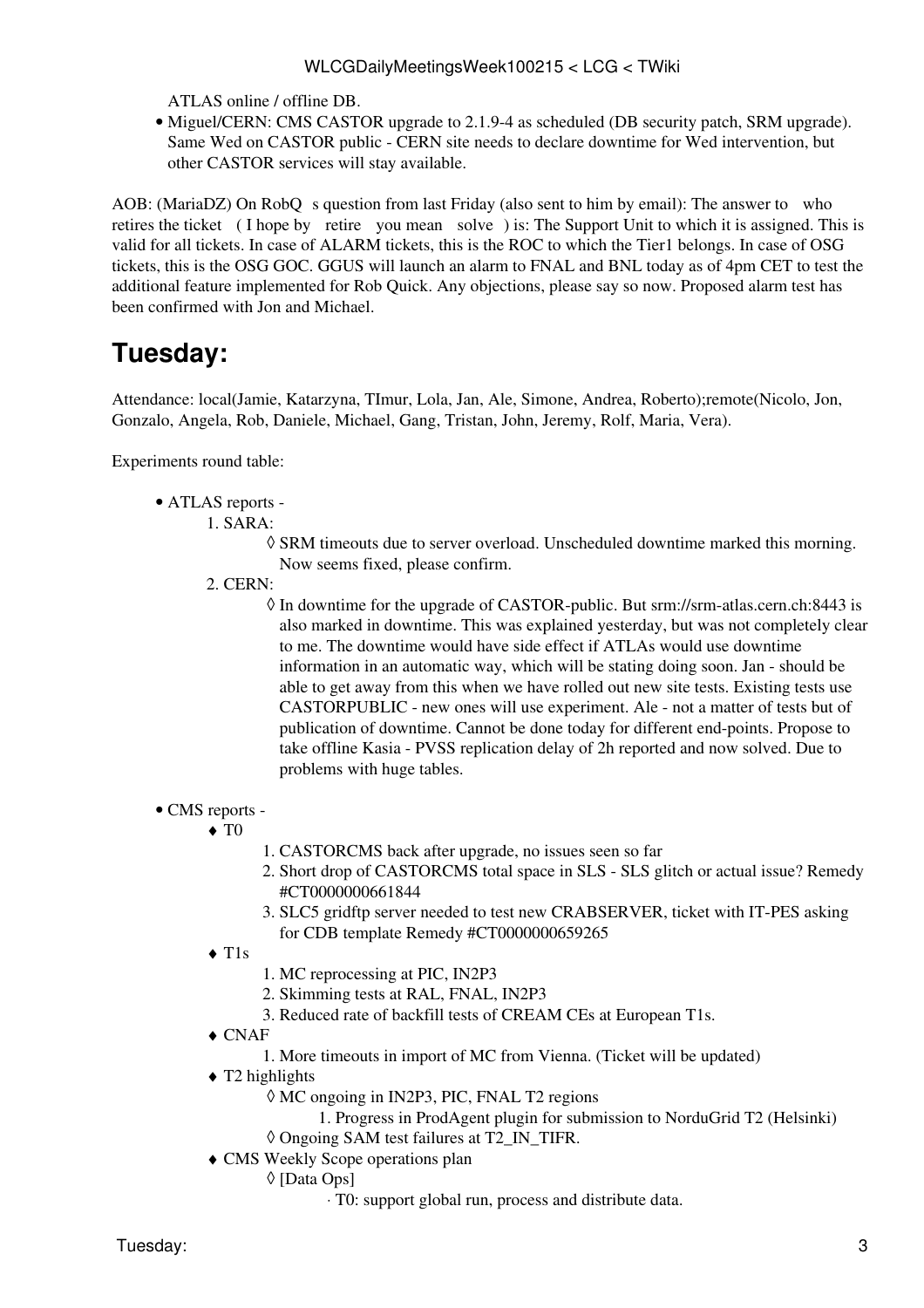- ⋅ T1: run backfill testing, waiting for other real requests
- ⋅ T2: complete re-production of LHE requests
- [Facilities Ops] ◊
	- Follow-up on Tape Families setup in ASGC to bring the site to Operations ⋅ before the run. Still waiting site's green light to start with backfill tests.
	- A clash using gsidcap and CMSSW latest versions seen. CMS itself has not ⋅ imposed any specific requirements on the sites to use fully authenticated protocols for (read-only) data access to CMS data, thus in principle CMS is also not requiring anything more than simple dcap access. We are evaluating to ask all CMS sites they drop back to normal dcap. More news soon.
- ALICE [reports](http://alien2.cern.ch/index.php?option=com_content&view=article&id=68&Itemid=119)<sup>®</sup> GENERAL INFORMATION: All MC cycles have finished succesfully and for the moment there are no requests of new cycles inside [MonaLisa](https://twiki.cern.ch/twiki/bin/edit/LCG/MonaLisa?topicparent=LCG.WLCGDailyMeetingsWeek100215;nowysiwyg=1). However, the production is ongoing with user analysis jobs. At this moment, there are 2 analysis trains. In addition, ALICE is performing the reconstruction of raw data (pass1 and pass2 reconstruction of cosmics) at T0 and T1 sites
	- T0 site - [CREAM](https://twiki.cern.ch/twiki/bin/view/LCG/CREAM)-CE system has been tested again this morning. No issues have been found ♦ at CERN
	- ◆ T1 sites
		- ◊ Performing the pass2 reconstruction at FZK and [RAL](https://twiki.cern.ch/twiki/bin/view/LCG/RAL) at this moment. No issues to report in terms of services at these sites
		- ◊ [AliEn](https://twiki.cern.ch/twiki/bin/edit/LCG/AliEn?topicparent=LCG.WLCGDailyMeetingsWeek100215;nowysiwyg=1) services restarted this morning at CNAF to restart the production at this site
- LHCb [reports](https://twiki.cern.ch/twiki/bin/view/LHCb/ProductionOperationsWLCGdailyReports)  All activities of production team are focused on preparing the major migration to DIRACv5r0. This implies testing new (already certificated) software in its new configuration, running over new machines. DIRAC will be switched off today at 17:00 (if this pre-production like activity does not show up any major problem)
	- T0 sites issues: Open a low priority ticket to track down the timeout issue accessing data via ♦ root at CERN with some concrete information put in to help CASTOR guys to debug.

Sites / Services round table:

- FNAL switch crash about 05:00 local time. Network engineer rebooted. Back online within 2 hours. Same switch as crashed last week. Will replace some modules - a disruptive downtime (partial outage) later today.
- PIC ntr
- KIT yesterday asked when we will update FTS. Want to do it asap. RPMs still on ETICS no official release nor release notes. Wait for them and then test in pre-prod then prod. Yesterday announced downtime for mainly storage - router to be updated and rebooted. No reply from experiments or TAB yet. WNs have been set offline. If VO does not want to lose any jobs should stop to submit jobs to [GridKA](https://twiki.cern.ch/twiki/bin/edit/LCG/GridKA?topicparent=LCG.WLCGDailyMeetingsWeek100215;nowysiwyg=1) - just storage will be affected.
- OSG Retested alarm system to BNL and FNAL from GGUS yesterday. end to end ticket routing and SMS all successful. Request from an admin who got ticket forwarded via GGUS. Title was "SMS error" with no other details. Request resource name and brief description. Maybe an educational issue? Really helps to have this info in ticket description. Maria - do you have ticket # - Rob, can hunt it down. Maria - we have Twiki page with rules for submitting tickets. ([MariaDZ](https://twiki.cern.ch/twiki/bin/edit/LCG/MariaDZ?topicparent=LCG.WLCGDailyMeetingsWeek100215;nowysiwyg=1)) To answer [RobQ](https://twiki.cern.ch/twiki/bin/edit/LCG/RobQ?topicparent=LCG.WLCGDailyMeetingsWeek100215;nowysiwyg=1) Instructions for ALARMS in

[https://twiki.cern.ch/twiki/bin/view/EGEE/SA1\\_USAG#Periodic\\_ALARM\\_ticket\\_testing\\_ru](https://twiki.cern.ch/twiki/bin/view/EGEE/SA1_USAG#Periodic_ALARM_ticket_testing_ru) (point 4.1. in case of full alarms where the whole chain should act). Please give us the ggus ticket number you mentioned.

- CNAF ntr
- BNL ntr
- ASGC ntr
- NL-T1 upgraded SRM this morning. More memory to fix problem ATLAS had. Now upgrading DPM to gLite 3.2. Also firmware upgrade for disk storage.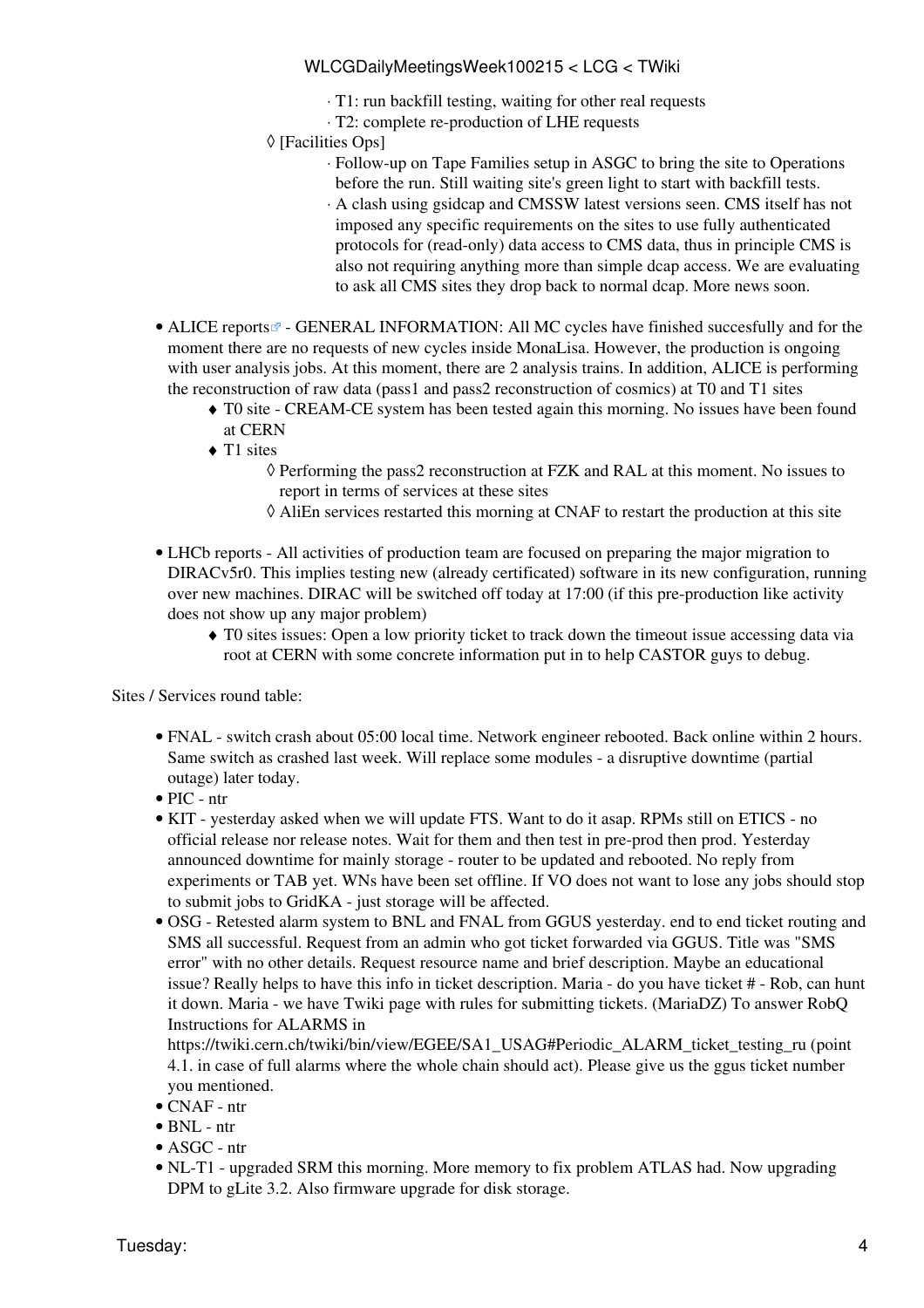- [RAL](https://twiki.cern.ch/twiki/bin/view/LCG/RAL) problem this morning with CASTOR for CMS and ALICE. A DB node ran out of memory. Noticed and fixed - noone raised a ticket! At risk tomorrow for memory upgrade to CASTOR Oracle RAC
- [GridPP](https://twiki.cern.ch/twiki/bin/view/LCG/GridPP) ntr
- [IN2P3](https://twiki.cern.ch/twiki/bin/view/LCG/IN2P3)  unsched outage yesterday afternoon problem not really understood. Nearly all WNs got stuck in kernel module. No connections to WNs - had to reboot all WNs and lost about 9K jobs. Still are investigating. Up to date with kernels - suspect due to some of our specific s/w like AFS or GPFS or ... No idea for the moment of what caused this problem. Will file an SIR when we know abit more.
- NDGF ntr
- CERN reminder: CASTOR public in downtime tomorrow morning. Experiment services should be available.
- CERN DB one node of pdbr database has been since Sunday morning. Down due to clusterware problems - should be back in an hour or two.
- FTS update on procedures. 2.2.3 still in staged rollout. Only possibility is to get to gLite preview page. Looks very much like standard release page. If you have 2.2.0 or 2.2.1. If you have 2.1 then follow procedure to 2.2.x. 2.0 (ASGC) have asked for advice for this site. Will require a complete new installation - different SL version. Documented procedure from 2.1 to 2.2.3 being tested. Should be available tomorrow or day after. Date for release to production: should be by first part of this week. Simone - please translate names of pages into Twiki URLs. Andrea - preparing email.

AOB:

### <span id="page-5-0"></span>**Wednesday**

Attendance: local(Jamie, Miguel, Rosa Maria Garcia Rioja (Rosa), Edoardo, Harry, Oliver, Jean-Philippe, Nilo, Eva, Timjur, Simone, Roberto, Patricia, Jan);remote(Nicolo, Gonzalo Merino (PIC Tier1), Jon Bakken(FNAL), Angela Poschlad (KIT), anon, Michael Ernst(BNL), Gang Qin (ASGC), Rolf, Maria Dimou, Tiju Idiculla [\(RAL](https://twiki.cern.ch/twiki/bin/view/LCG/RAL))), Onno Zweers (NL-T1), Vera Hansper (NDGF))

Experiments round table:

- ATLAS [reports](https://twiki.cern.ch/twiki/bin/view/Atlas/ADCOperationsDailyReports)  •
	- 1. SARA has shown instabilities (SRM) also this morning. Seems OK now. Onno had some SRM problems as observed. Not stable at the moment. Think problem came from removal of other bottlenecks in whole architecture and now SRM is the bottleneck. Cannot handle it very well. Doubled internal memory - seems to help somewhat. Not sure if stable enough. Still investigating. Thanks for letting us know when things go wrong! SImone - did you observe new or increased activity. Onno - yes quite some activity in past two days. This probably exposes the instability.
	- 2. TRIUMF reported the completion of the migration to Chimera. Back in business.
	- 3. BNL has shown 1 hours of SRM problems during the night. Michael observation was that these failures occured when there was a massive stage out from reprocessing jobs. >30K SRM requests. Queue depth not big enough - may want to increase it. SImone - bring up to ATLAS; a bit of a change in reprocessing schema. Simone - BNL and SARA hold 100% of data for reprocessing on disk.
- CMS [reports](https://twiki.cern.ch/twiki/bin/view/CMS/FacOps_WLCGdailyreports) Highlights:
	- T1s ♦
- 1. MC reprocessing done at PIC, [IN2P3](https://twiki.cern.ch/twiki/bin/view/LCG/IN2P3) (except for a couple of jobs to be resubmitted.)
- 2. Skimming tests at [RAL,](https://twiki.cern.ch/twiki/bin/view/LCG/RAL) FNAL, [IN2P3](https://twiki.cern.ch/twiki/bin/view/LCG/IN2P3)
- 3. Full rate of backfill tests of [CREAM](https://twiki.cern.ch/twiki/bin/view/LCG/CREAM) CEs at European T1s.
- ASGC ♦
	- 1. Restarted backfill jobs at ASGC after setup of tape family.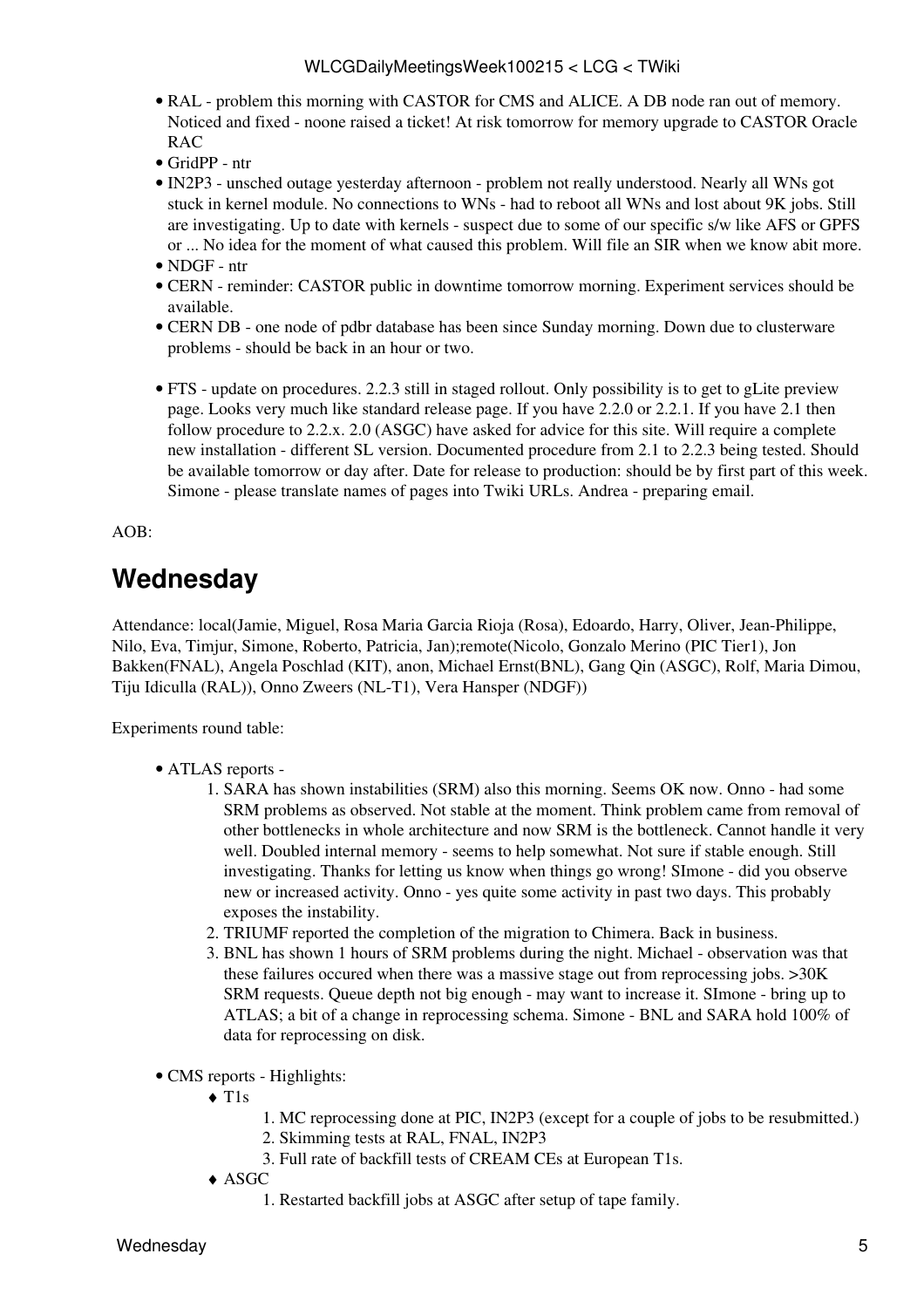- $\triangleleft$  [IN2P3](https://twiki.cern.ch/twiki/bin/view/LCG/IN2P3)
	- 1. Unscheduled storage downtime affected transfers, SRM now back.
- FNAL ♦
	- 1. Site unreachable since 12:00
- CNAF ♦
	- 1. Investigation timeouts in import of MC from Vienna.
- ◆ T2 highlights
	- MC ongoing in [RAL,](https://twiki.cern.ch/twiki/bin/view/LCG/RAL) CNAF, PIC, FNAL T2 regions 1. Configured submission to ◊ [NorduGrid](https://twiki.cern.ch/twiki/bin/edit/LCG/NorduGrid?topicparent=LCG.WLCGDailyMeetingsWeek100215;nowysiwyg=1), testing.
	- ◊ Ongoing SAM test failures at T2\_IN\_TIFR DPM read errors. [ Now seem to have been solved. ]
- ALICE [reports](http://alien2.cern.ch/index.php?option=com_content&view=article&id=68&Itemid=119)<sup>®</sup> GENERAL INFORMATION: following the report provided yesterday, the pass 1 and 2 reconstructions are still ongoing at T0 and some T1 (CNAF, FZK, [RAL](https://twiki.cern.ch/twiki/bin/view/LCG/RAL)) with no remarkable issues to report. In addition there are 2 analysis trains also ongoing and no new MC cycle requests in the queues.
	- T0: Last week an overload of wms214.cern.ch was announced by Maarten. The problem ♦ disappered in few hours with no external interventions. Waiting for the new massive MC production to follow the status of this WMS. At this moment, the number of active jobs is so low that the problem cannot be reproduced.
	- ◆ T1s:
- CNAF: the new [CREAM-](https://twiki.cern.ch/twiki/bin/view/LCG/CREAM)CE entered production yesterday after the ops. meeting ◊ with no remarkable issues to report
- [CCIN2P3](https://twiki.cern.ch/twiki/bin/edit/LCG/CCIN2P3?topicparent=LCG.WLCGDailyMeetingsWeek100215;nowysiwyg=1): Last week the site admin observed that ~1000 ALICE jobs were killed due ◊ to a too large memory consumption.The experiment agreed with the site that the site admins would allow the access of ALICE to a very long local queue. The queue seems to be ready but not yet published in the info system. The reason for this request is to enable that those jobs requiring a large memory (over 4GB) will be able to finish successfully.
- LHCb [reports](https://twiki.cern.ch/twiki/bin/view/LHCb/ProductionOperationsWLCGdailyReports)  DIRAC is switched off. No activity going on at all.

- PIC ntr
- FNAL right now we have significant building power issues. People working on it. Told to turn all CMS equipment off and keep it off. Until then we'll be down. All the info we currently have.
- KIT tested FTS updates successfully in preprod. Will update production tomorrow during downtime • CNAF - ntr
- 
- BNL ntr over what was said above. JPB waiting for LFC logs!
- ASGC ntr
- [IN2P3](https://twiki.cern.ch/twiki/bin/view/LCG/IN2P3)  SRM: had a h/w problem with machine running SRM. CMS noticed -currently in "at risk". Restarted machine and problem perhaps still there. Waiting for technical maintenance and are setting up a spare machine in case we have to take m/c out. Had 2 power cuts for remotely hosted WNs. About 170 WNs hosted 300km from [CCIN2P3](https://twiki.cern.ch/twiki/bin/edit/LCG/CCIN2P3?topicparent=LCG.WLCGDailyMeetingsWeek100215;nowysiwyg=1). Suffered from cut during night and a very short one this morning. Impacted ATLAS - about 170 jobs which crashed. Memory problem of ALICE jobs working on this. Need to understand how we can still have capacity on WNs for other VOs if ALICE really needs >4GB. To solve this monitoring jobs and try to understand how much memory they really need. Not 4GB but a bit less... Adjusting local parameters for batch system to find a solution which allows us to optimize system. Harry - ALICE reported they have got down from 4GB to 3.1GB and soon back to 2GB. (LHCC refs meeting).
- [RAL](https://twiki.cern.ch/twiki/bin/view/LCG/RAL) ntr
- NL-T1 can elaborate on SARA SRM: in the last half year we have had made some architectural changes. Storage - compute interconnect now 40Gb. Increased # storage nodes and # WNs. SRM is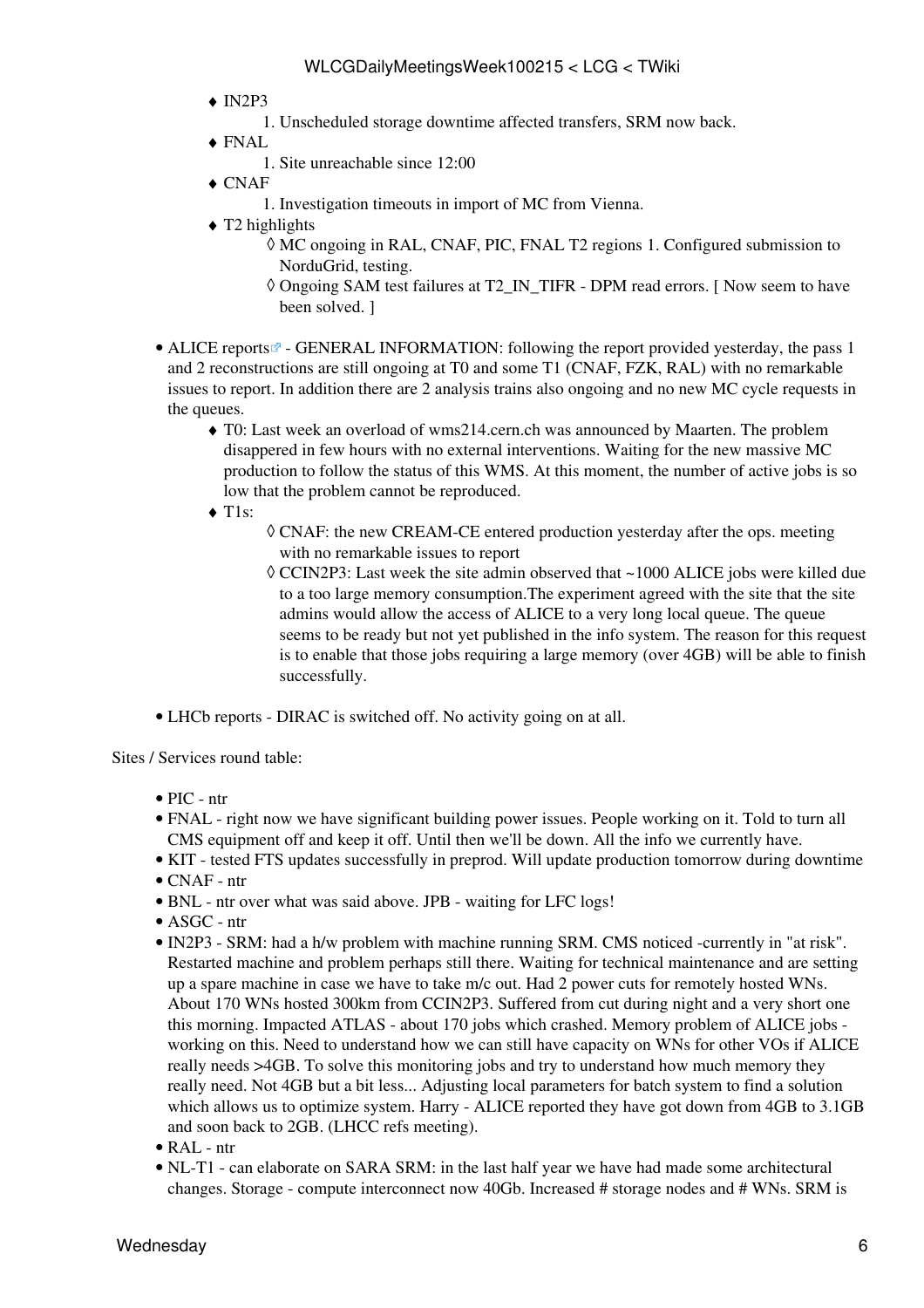on list to be upgraded. New h/w there but not ready yet. SRM is the weak link at the moment. Had some load in last few days from FTS and from compute cluster. Not only ATLAS but also a few other VOs. Combination of load from several sources. Noticed on Monday that SRM was swapping hence increase of memory from 4GB to 8GB. seems to help somewhat but not sufficient as still problems. Restarted dCache this morning. One of services did not start up ok - restarted again and then ok. New h/w that is available as 24GB of memory so swapping should not be a problem. Seems that swapping was not only issue...

- NDGF ntr
- OSG ntr
- CERN DB ATLAS replication to BNL currerntly stopped. Importing missing data from CERN to them. Cause of this missing data has been identified by Oracle. Part of Streams dictionary missing at dest. Working to fix. ATLAS replication to KIT disabled this morning. Streams admin p/w changed and ATLAS DBAs use a monitoring tool that uses this account (Should not!) and blocked this account. (Another acct already requested).
- FTS upgrades. 2.2.3 released to rollout and is recommended version. Upgrades from 2.2.0 ok. Sites on 2.1. Checked scripts. Should be ok. PIC have done this(?) If any site wants to do upgrade propose for first site to do this together with FTS SUPPORT. Simone - if sites upgrade please let me know so we can check checksum verification. Gonzalo - upgrading a test instance. Testing procedure and functionality. Finding some issues and in contact with support through GGUS. Oliver - issues with checksums being investigated.

AOB: ([MariaDZ\)](https://twiki.cern.ch/twiki/bin/edit/LCG/MariaDZ?topicparent=LCG.WLCGDailyMeetingsWeek100215;nowysiwyg=1) The ticket that [RobQ](https://twiki.cern.ch/twiki/bin/edit/LCG/RobQ?topicparent=LCG.WLCGDailyMeetingsWeek100215;nowysiwyg=1) mentioned yesterday was a TEAM and not an ALARM ticket. GGUS documentation is in <https://gus.fzk.de/pages/docu.php#team> As this was an ATLAS ticket there is more advice to submitters in

[https://twiki.cern.ch/twiki/bin/view/Atlas/ADCPoint1Shift#Submitting\\_a\\_GGUS\\_Ticket](https://twiki.cern.ch/twiki/bin/view/Atlas/ADCPoint1Shift#Submitting_a_GGUS_Ticket) As the site=resource was preselected at submission time in GGUS (see https://gus.fzk.de/ws/ticket info.php?ticket=55426 $\degree$ ) please say what more should have been included or if anything wasn't mapped into the OSG ticketing system. If development is needed please follow up via savannah. Rob - will check and respond.

# <span id="page-7-0"></span>**Thursday**

Attendance: local(Jamie, Dirk, TImur, Julia, Jan, TIm, Harry, Andrea, Jean-Philippe, Lola, Eva, Nilo, Simone, Roberto, [MariaDZ\)](https://twiki.cern.ch/twiki/bin/edit/LCG/MariaDZ?topicparent=LCG.WLCGDailyMeetingsWeek100215;nowysiwyg=1);remote(Jon/FNAL, Gonzalo/PIC, Rolf/IN2P3, Angela/KIT, cnaf, Gang/ASGC, Michael/BNL, Ronald/NL-T1, Alexei, Vera/NDGF, Nicolo).

Experiments round table:

- ATLAS [reports](https://twiki.cern.ch/twiki/bin/view/Atlas/ADCOperationsDailyReports)  •
	- 1. Data re-processing (Nov09-Dec09 data). The reconstruction step is done (RAW->ESD production). Merging step is in progress. Merged HIST datasets are sent to CERN for validation.
	- 2. LYON : unscheduled downtime for 1.5h
	- ASGC : ANALYSIS QUEUES status is set to 'broker off' (Don't send user analysis jobs to 3. Taiwan for the moment but continue to send test jobs).
- CMS [reports](https://twiki.cern.ch/twiki/bin/view/CMS/FacOps_WLCGdailyreports) Highlights:
	- ◆ CERN
		- 1. Recovering backlog of transfers P5 --> T0 (being recovered).
		- 2. node from cmsexpress queue in maintenance (high load on node)
	- T1s ♦
		- 1. Full rate of backfill tests of [CREAM](https://twiki.cern.ch/twiki/bin/view/LCG/CREAM) CEs at European T1s.
	- $\triangleleft$  [IN2P3](https://twiki.cern.ch/twiki/bin/view/LCG/IN2P3)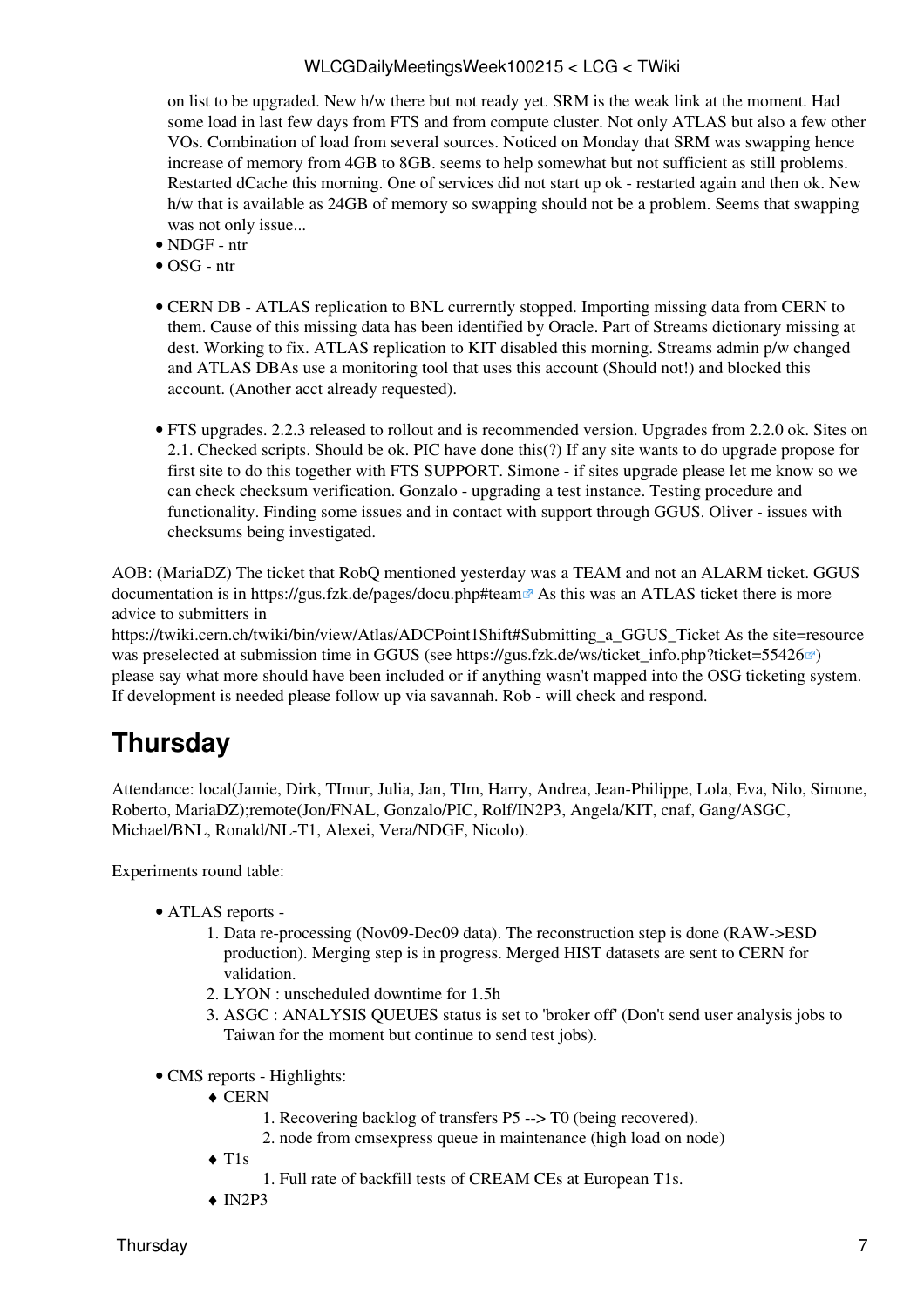- 1. New unscheduled SRM downtime (affected transfers and other activities also reported by site contact).
- FNAL ♦
	- 1. Recovering from power outage all services available, dCache disk pools running at reduced capacity for safety reason.
- CNAF ♦
	- 1. Timeouts in import of MC from Vienna Vienna admin reset NIC on gridftp server, files transferred. (i.e. problem solved).
- Services ♦
	- 1. Gridmap unavailable. (currently not displaying any data). Julia application supported by monitoring team in IT-GT. Made an upgrade recently which is probable cause. Tim - reason for backlog? Nicolo - will check: transfer system on P5 side. During weekend or Monday.
- T2 highlights: MC ongoing in [IN2P3,](https://twiki.cern.ch/twiki/bin/view/LCG/IN2P3) CNAF, PIC T2 regions ♦
	- 1. T2\_US\_MIT, T2\_IT\_Rome, T2\_ES\_CIEMAT scheduled downtime.
- ALICE [reports](http://alien2.cern.ch/index.php?option=com_content&view=article&id=68&Itemid=119)<sup>®</sup> GENERAL INFORMATION: at this moment there are no new MC cycles in production nor analysis trains. The jobs currently running belong to the Pass1 reconstruction announced yesterday
	- T0 site Pass 1 reconstruction currently running using [CREAM-](https://twiki.cern.ch/twiki/bin/view/LCG/CREAM)CE resources with no ♦ incidents to report
	- T1 sites Good behaviour of the T1 sites that has executed the Pass 2 reconstruction finished ♦ yesterday
- LHCb [reports](https://twiki.cern.ch/twiki/bin/view/LHCb/ProductionOperationsWLCGdailyReports)  DIRAC has been restarted yesterday according the schedule. Few minor problems reported by users due to a changed interface and GANGA stick to old version of DIRAC. Promptly done the alignment GANGA/DIRAC. Launched a small production yesterday evening to test the new brand of setup and no major problems have been reported with just a few percent of jobs failing. SAM activity wasn't impacted too much while other information on SLS and Dashboard had to be adapted to the new DIRAC. There are currently in the system few thousand jobs running for some small MC productions (6M-12M events to be produced each).
	- T2 sites issues: ♦
		- ◊ INFN-LHCb-T2: issue with permissions in the shared area
		- ◊ CESGA: issues uploading logs/sandbox to [LogSE](https://twiki.cern.ch/twiki/bin/edit/LCG/LogSE?topicparent=LCG.WLCGDailyMeetingsWeek100215;nowysiwyg=1)
		- Padova, Sofia and Bologna: issue with g++ compiler missing. Worth to mention ◊ explicitly in the VO-ID Card

- FNAL CMS services have been restored by 7 PM Chicago time. For safety reasons, we were allowed to bring up 75% of our previous power load in the affected building. Our plan did this by only reducing the online dCache pools - that means all interactive access, [BlueArc](https://twiki.cern.ch/twiki/bin/edit/LCG/BlueArc?topicparent=LCG.WLCGDailyMeetingsWeek100215;nowysiwyg=1) data, and condor job capabilities are at 100%. The downside is that data service is slower for files not on the powered disks since they have to be restored from tape. The power situation continues to be evaluated by experts and hopefully by Thursday PM we will have a plan for the 25% that are currently powered off. There isn't any planned outage for Thursday. Hope to be back 100% by end of the day.
- PIC ntr
- KIT in downtime. Looks good so far!
- CNAF ntr
- ASGC CMS test jobs running fine at ASGC. When they finish will online 20 tape drives and some diskservers.
- BNL ntr
- NL-T1 SARA had problem with one of dCache head nodes /var filled up. Fixed and running ok. Tuesday: LFC for LHCb and ATLAS will be moved to new h/w. Short. FTS & FTA will also be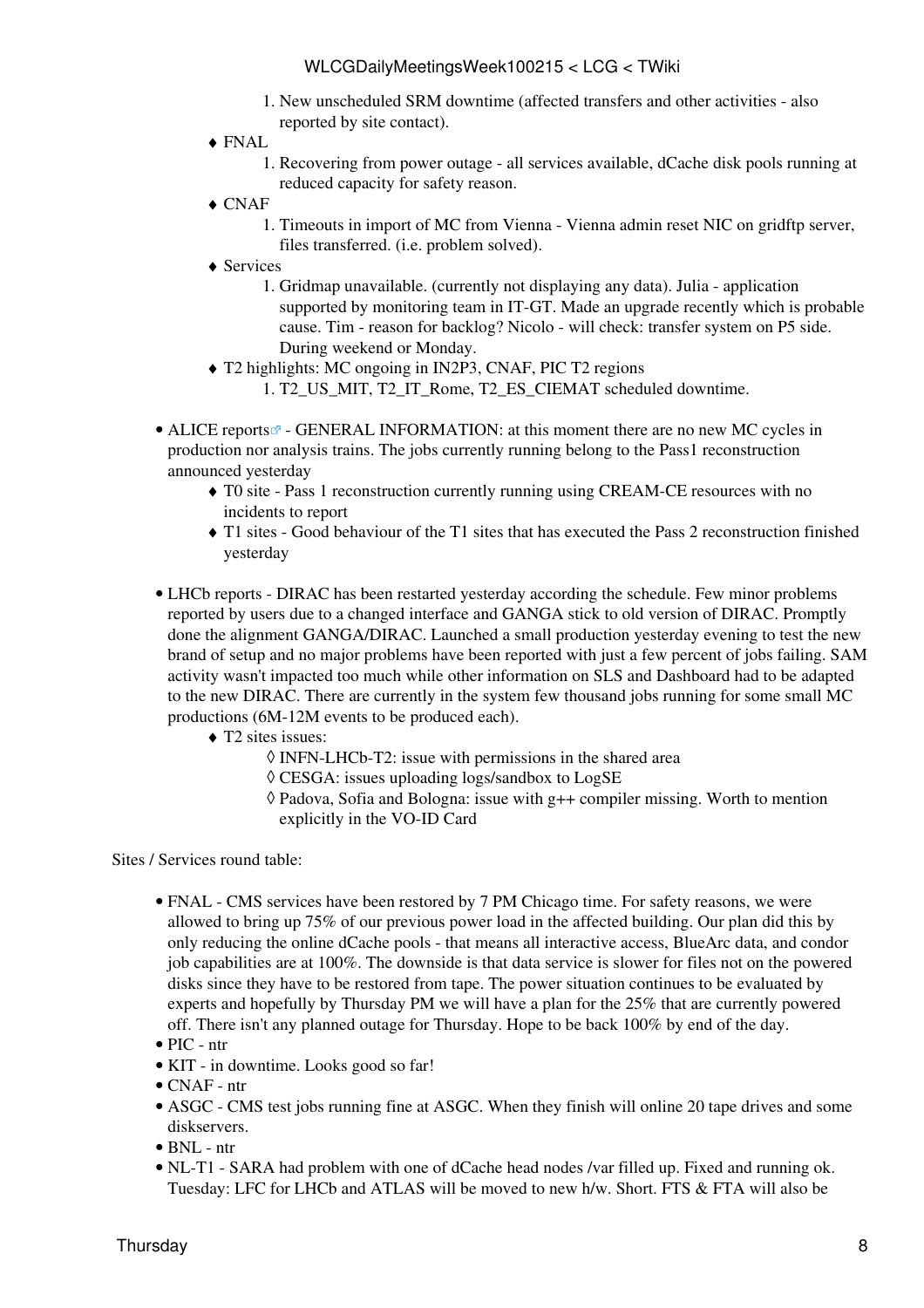moved at same time.

- NDGF ntr
- [RAL](https://twiki.cern.ch/twiki/bin/view/LCG/RAL) We have two scheduled outages in the GOC DB.
	- 1. On Tuesday 23rd February, there is an 'AT RISK' on all castor instances due to an NFS reconfiguration.
	- 2. From tomorrorw (19th Feb) to Tuesday (23th Feb) there is an 'OUTAGE' on lcgce07. This is to allow for a drain and a disk replacement.

#### APEL status update

the APEL central database is now back online, and data are updated on the accounting portal. The latest data appearing there are from Monday 15th Feb. Recently published data will pop up regularly now. Sync pages and SAM tests are updated as well. After our integrity checks, we can guarantee that 99.8% of the data have been restored, and we have no reason to think that the remaining 0.2% have been lost. We however advise all sites to check their data on the accounting portal and report any inconsistencies through a GGUS ticket. A daily update of APEL status can be obtained from the following

page:http://goc.grid.sinica.edu.tw/gocwiki/ApelIssues-Jan\_Feb\_2010 A broadcast has been sent to the EGEE community. Publication is working fine, but APEL is still to be considered AT RISK until Monday the 22nd. More information can be obtained by mailing [apel-support@jiscmailNOSPAMPLEASE.ac.uk](mailto:apel-support@jiscmailNOSPAMPLEASE.ac.uk)

- [IN2P3](https://twiki.cern.ch/twiki/bin/view/LCG/IN2P3)  update on SRM issue. Yesterday we had h/w problem with SRM server. The consequence was firmware update which explains unscheduled downtime. Should be ok now - investigating what we can do to improve failover. Downtime on March 2nd for maintenance on HPSS and BQS. Outage of ~6 h 080:00 - 14:00. Batch system concerned hence long running jobs will be blocked the day before. Normal sequence of downtime announcements will occur.
- CERN DB problem with ATLAS offlien DB last night. One disk group running out of space no connections available to DB. Have improved monitoring to be more proactive for such problems. BNL - ATLAS replication completely resychronized.
- CERN repeat of ATLAS xrootd requests to CASTOR block affected many users. Have fix • change assessment submitted to ATLAS (Simone) for approval. Could be put in tomorrow even though its Friday. Simone - sent mail to ATLAS saying its scheduled for tomorrow at 10:00 unless serious complaints by 17:00 today. Change assessment: <https://twiki.cern.ch/twiki/bin/view/CASTORService/ChangescastoratlasXrootd19Feb2010>(aka "risk assessment").
- CERN SLS for CASTOR Monitoring minor issue. Upgrade of problem some instances marked as grey. Fixed since.

AOB:

• One but last USAG meeting prior to end EGEE. Agenda: <http://indico.cern.ch/conferenceDisplay.py?confId=85636><sup>7</sup>. Click on Doodle (in this agenda) if you would like to propose a different date. **NB!** Meeting at 4pm (KV time zones and [summer time](http://www.worldtimezone.com/daylight.html) <sup>1</sup>!) to suit participants from the Americas.

## <span id="page-9-0"></span>**Friday**

Attendance: local(Jamie, Andrea, Jean-Philippe, Lola, Timur, Gavin, Ueda, Patricia, Simone, Malik);remote(Jon/FNAL, Xavier/KIT, Michel/BNL, Rolf/IN2P3, Gang/ASGC, Tiju/RAL, Rob/OSG, Onno/NL-T1, Alexei/ATLAS, CNAF, anon (Brian?), Roger Oscarsson (NDGF)).

Experiments round table:

- ATLAS [reports](https://twiki.cern.ch/twiki/bin/view/Atlas/ADCOperationsDailyReports)  •
	- 1. Ultra-urgent simulation tasks issue (more info after daily ADC phonecon)
	- 2. Reprocessing Coordinator proposed updated ESD replication [policy](https://twiki.cern.ch/twiki/bin/view/Atlas/ADCDataReproFeb10#Data_Replication_Policy)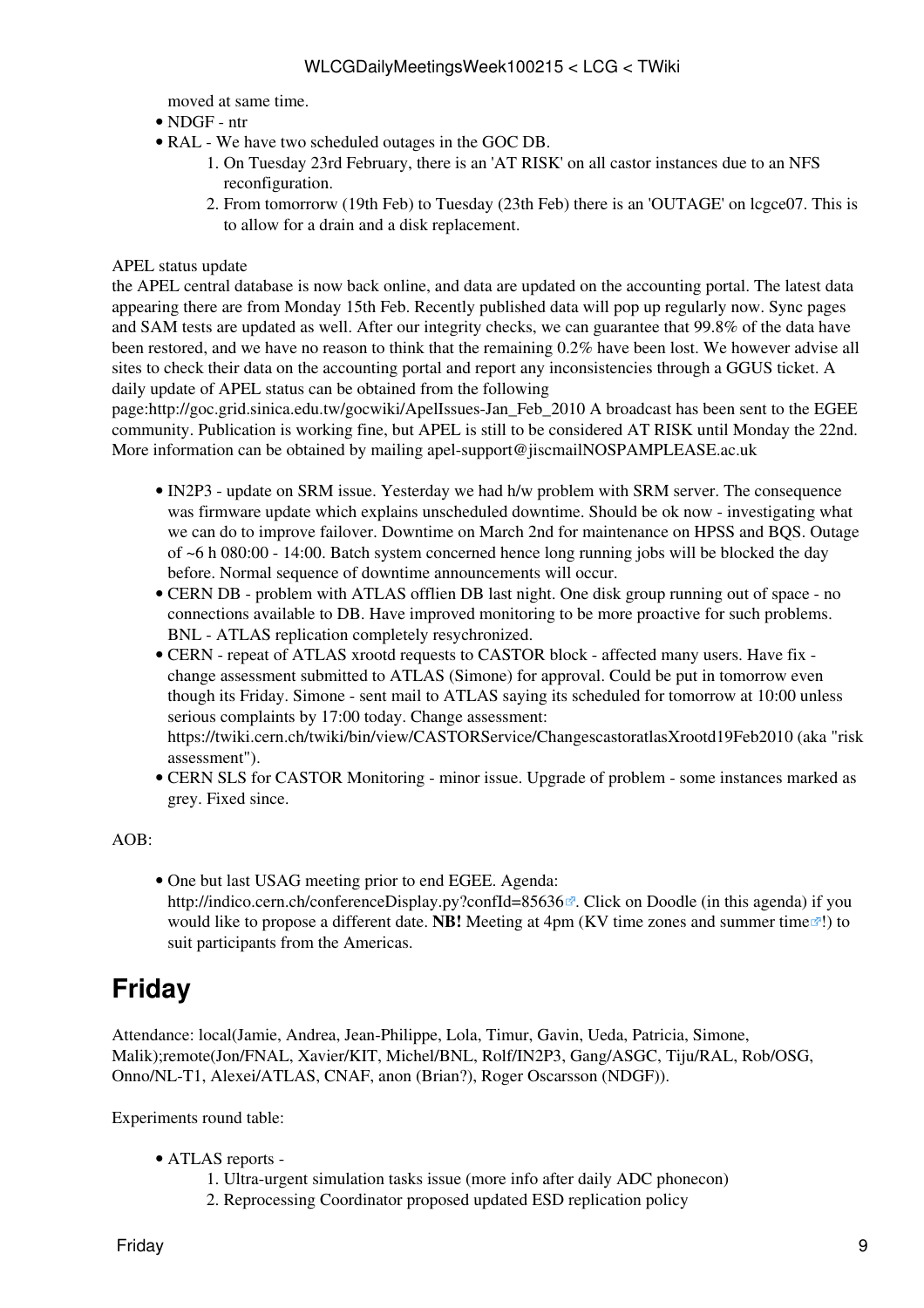- 3. Oracle database outage (see Feb 18). Luca Canali provided post-mortem (thanks for this very useful!)
- CMS [reports](https://twiki.cern.ch/twiki/bin/view/CMS/FacOps_WLCGdailyreports) -

T1s ♦

- 1. Pre-production for next round of [ReReco](https://twiki.cern.ch/twiki/bin/edit/LCG/ReReco?topicparent=LCG.WLCGDailyMeetingsWeek100215;nowysiwyg=1) and Skimming at PIC, CNAF, FNAL. ⋅ 52 jobs stuck in 'Scheduled' state at CNAF - fixed by site admins
- 2. Prompt skimming tests at FNAL, [RAL](https://twiki.cern.ch/twiki/bin/view/LCG/RAL), [IN2P3](https://twiki.cern.ch/twiki/bin/view/LCG/IN2P3) & KIT.
- 3. Low rate of backfill test jobs of [CREAM](https://twiki.cern.ch/twiki/bin/view/LCG/CREAM) CEs at European T1s.
- $\triangleleft$  [IN2P3](https://twiki.cern.ch/twiki/bin/view/LCG/IN2P3)
	- Reduced quality on T0-->IN2P3, GGUS #55707 (Rolf reduced transfer quality due 1. to combined load from CMS & ATLAS on gridftp servers. Increased # of servers.
- [RAL](https://twiki.cern.ch/twiki/bin/view/LCG/RAL) ♦
	- 1. 20 files on T0-->T1\_UK\_RAL not transferring since last Friday probably issue with [PhEDEx](https://twiki.cern.ch/twiki/bin/view/LCG/PhEDEx) Download agent at [RAL](https://twiki.cern.ch/twiki/bin/view/LCG/RAL).
- ASGC ♦
	- Good results from first round of backfill jobs, waiting for OK from site admins before 1. submitting second round.
	- 2. One corrupted file on tape at ASGC retransferred from source T2.
- T2 highlights ♦
	- ◊ MC ongoing in KIT, [IN2P3](https://twiki.cern.ch/twiki/bin/view/LCG/IN2P3), CNAF T2 regions
	- SAM test errors at T2\_BE\_UCL on CE: Unspecified gridmanager error Job got an ◊ error while in the [CondorG](https://twiki.cern.ch/twiki/bin/edit/LCG/CondorG?topicparent=LCG.WLCGDailyMeetingsWeek100215;nowysiwyg=1) queue.)
	- SAM test errors at T2\_BR\_SPRACE (Maradona error on CE + host cert expired on ◊ SRM)
- ALICE [reports](http://alien2.cern.ch/index.php?option=com_content&view=article&id=68&Itemid=119)<sup>®</sup> GENERAL INFORMATON: During yesterday's ALICE TF meeting, the new MC cycles expected before the next data-taking in March were discussed. A new MC cycle might run before data-taking with a low number of jobs (final decision still pending). In the meantime, the pass1 reconstruction at the T0 is still ongoing and in addition, there is one analysis train in execution. Last night at 04:00 CET the air conditioning in the [AliEn](https://twiki.cern.ch/twiki/bin/edit/LCG/AliEn?topicparent=LCG.WLCGDailyMeetingsWeek100215;nowysiwyg=1) central services server room failed. Subsequently, the central services are unavailable. The experts are fixing the problem now.
	- ♦ T0 site Few jobs are currently running at the T0 with no incidents to report
	- ♦ T1 sites Production stopped at all T1 sites
- LHCb [reports](https://twiki.cern.ch/twiki/bin/view/LHCb/ProductionOperationsWLCGdailyReports)  There are no large activities on going in the system. Mainly user problems due to a non completely transparent migration of DIRAC backend (proxies not uploaded and then jobs failing with proxy expiration).
	- SLS reported for all T1's and T0 read-only a shortage this morning at about ~2:00 UTC. ♦ Perhaps connected with some known streams replication issue? (see detailed report)
	- ♦ T1 sites issues: [GridKA](https://twiki.cern.ch/twiki/bin/edit/LCG/GridKA?topicparent=LCG.WLCGDailyMeetingsWeek100215;nowysiwyg=1): SQLite problem
	- ♦ T2 sites issues: Shared area problem at Barcelona

- FNAL ntr
- KIT Yesterday's intervention(s) successfully finished
- $\bullet$  BNL ntr
- [IN2P3](https://twiki.cern.ch/twiki/bin/view/LCG/IN2P3)  nothing additional
- ASGC ntr onlining tapes and disk servers
- [RAL](https://twiki.cern.ch/twiki/bin/view/LCG/RAL) ntr
- OSG outage at ATLAS Great Lakes T2 storage experts on it. GGUS ticket submitted Wednesday turned into BNL ticket 15463 BNL->Dallas site.
- NL-T1 SRM problems at SARA: earlier this week we reported that we fixed swapping of SRM node